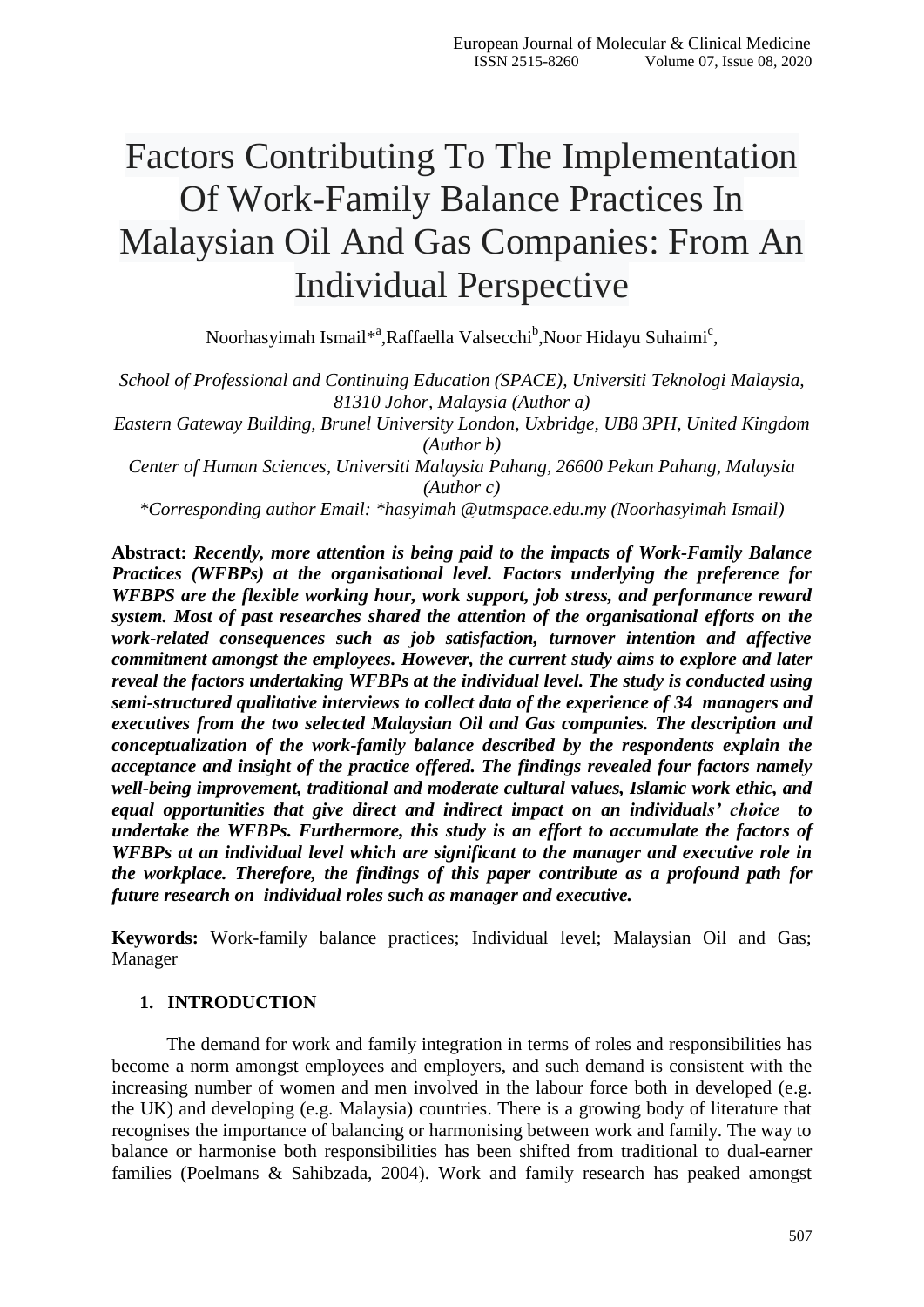scholars, and ideas varied across different sides and concepts in achieving work-family balance inside and outside the workplace. The role played by the manager in instructing the work and family balance practices and its adaptation relies on their balancing success between work and family (Kumari, 2012).

The focal point of this study is to analyse the factors influencing the preference to undertake work-family balance practices (WFBPs) amongst executives and managers in oil and gas (O&G) companies in Malaysia. In order to analyse the practices amongst managers, there is a need to explore how managers practice WFBPs in the workplace and how this action impacts the individuals. According to Dulk *et al.* (2011), managerial attitudes and experiences are key aspects of a manager's role in a workplace. Actions played by a manager for instance as a decision maker, is a crucial role within organisations, specifically as an internal agent. One of the important concerns is how a manager should mediate the rights of employees to utilise work-family policies(Laura Den Dulk et al., 2011). There have been a number of longitudinal studies involving perceived managerial support. Powell and Mainiero (1999)argued that the support of the manager is important to the individuals or employees in the organisation in implementing the work-family balance policies (for example, the arrangement programmes). Drawing on an extensive range of sources, some authors (e.g. (Eby *et al.*, 2005; Md-Sidin*et. al.*, 2010; Dulk *et al.*, 2011; Berman *et al.*, 2013; Ko*et al.*, 2013)have set out different ways of describing the managers" support and utilising those practices or programmes. These factors should all be combined to create family-supportive workplace environments.

# **2. LITERATURE REVIEW (THEORETICAL DEFINITION OF WORK FAMILY BALANCE)**

The broad use of the term 'work-family balance' is common amongst scholars in work and family areas, including organisations or in public discussion in an attempt to be "family-friendly" (Fagnani, 2004; Abendroth and Den Dulk, 2011). Work-family balance, whether legislative or managerial, often depends on employees' practices and employers' discretion (e.g. see Budd and Mumford, 2006). Employees who take preference over their work tasks indicate that the employees have more choice of what they want to do and when to do it, hence supporting the work-family balance. However, the concept of work-life balance has been criticised in terms of its accuracy in using the concept as a subjective quality of life measurement (Pichler, 2009). This means to say that the use of work-family balance as an indicator that family well-being should be objected, such as a study into the positive or negative diversity within different groups, societies and countries in a plural society (Noraini M. Noor et al., 2014). Therefore, the introduction of work-family balance has been defined differently based on various perspectives.

Although opinions on work-life balance varied, an agreement exists to a certain extent that work-family balance refers to the ability to harmonise one"s work, family and personal life (Poelmans et al., 2008). Furthermore, Professor Poelmans argues that the current understanding of a practical and theoretical work-family balance is to achieve the balance in organisations. The diction of work and family balance has become an important feature of much current debate between employers and policy makers (Rubery & Urwin, 2011). It has been demonstrated that a career achievement within individual satisfaction at the workplace or personal life responsibilities can be challenging and can affect factors within each role(Abendroth & Den Dulk, 2011; Foundation, 1989). The ability to strike a balance between workplace desires and personal life desires is a key subject discussed amongst personnel and companies worldwide (Beham, Prag, Drobnic, Präg, & Drobnič, 2012; Stock, Bauer, & Bieling, 2013). Nevertheless, the theory does not fully explain the construct of "balance". For instance, Sturges and Guest (2004)examined the time balance amongst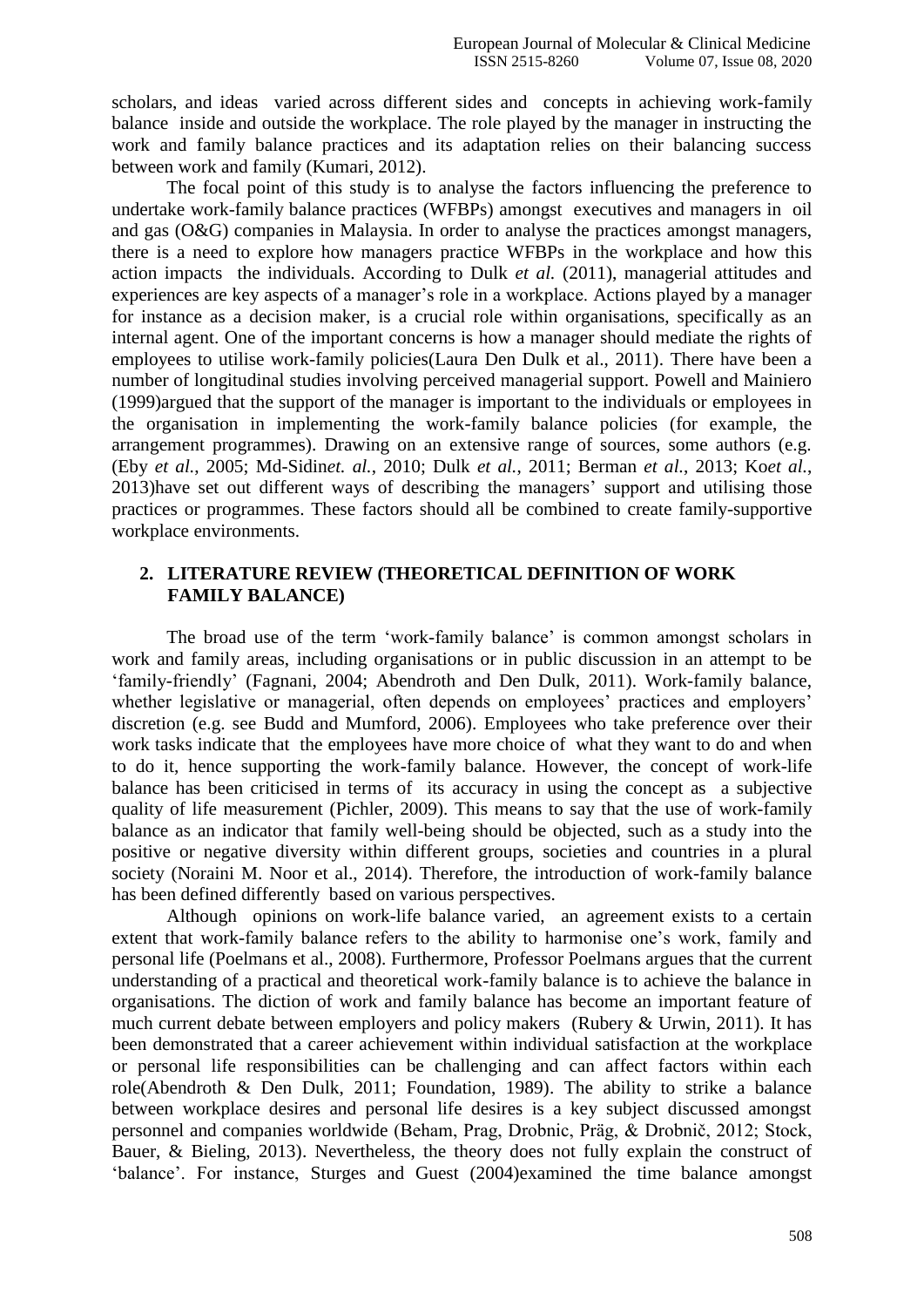graduates by considering their toleration between extra working hours and their relationship with the work and family lives. It results in a dissatisfaction either in terms of time balance, involvement balance or satisfaction balance. Meanwhile, the search of the literature revealed few studies which insisted that balance is not considered a linking mechanism between work and family (Greenhaus, Collins, & Shaw, 2003). Balance is believed to be achieved by the player or couple who manage to align dual earning and caring responsibilities by excluding emotional strains along the way to achieve it (Crompton & Lyonette, 2014).

In order to emphasise some key principles towards the achievement of harmonising between work and family needs, the following definition is considered for what it excludes. Felstead *et al.*(2002) conceptualises work-family balance as a sensitive choice and selfsufficiency with respect to the aspects of engagement by doing work at home. Although this result differs from other published studies, it focuses on the way in which workers shift the restrictions of work and non-work at home. In addition, the definition given is to clarify the option to work at home by companies in which individuals are accountable for the quality of their own productivity (Felstead *et al.*, 2002).

The unconducive working environment either in an organisation or at home has shifted the employment and the reality of today"s workforce because it tends to overlook the fact that the employers might consider work-family balance (Lewis, 1996). Consequently, the another interpretation of work-family balance is given by (Greenhaus*et. al.*, (2003)) who urges individuals to be able to expand engagement and satisfaction equally between own employment and family responsibilities. This definition includes an understanding of two equal components of the work-family balance, namely inputs and outcomes. Each component is represented as having a positive or negative balance by being equally high or low in levels of time, attention and involvement. Moreover, the following definition is useful because work-family balance has been broadened to include the cross-appearance of resources. Clark (2001) explains that with a minimum of role conflict, an individual can accomplish satisfaction and good functioning either at home or in the workplace. The term "role conflict" is used by other scholars to describe the imbalance of multi-roles played by men or women either in the workplace or at home.

The following section describes the methodology of the study, followed by the findings and the discussion about the significant factors contributing to the implementation of WFBPs.

#### **3. METHODOLOGY**

#### *3.1 Participants*

The research philosophy underpinning this study is interpretivism. The "epistemology concerns what it is possible to know whereas ontology concerns what there is to know in the world "out there" which results in philosophical traditions that have answered research questions in different ways" (Harper, 2011). The qualitative interview is used to obtain the interviewees' perspectives, and in particular, to discover how and why they developed their particular perspective(King, 2004). Thus, the present research conducted a preliminary study on a small-scale sample and attempted to model a full-scale performance in the actual interview.

The interview guide was obtained from the literature analysis and formulated according to the aims of the study. Initially, the sample was selected from amongst employees at the meso- and micro-levels of organisations. The selection of the sample will refine the parameters of this present study. The actual interviewees consisted of the 34 employees amongst managers and executives from the two Malaysian Oil and Gas companies. In gathering the research data, the demographic factors i.e; age, educational level and social level within the Malaysian managers were considered.

*3.2 Measures*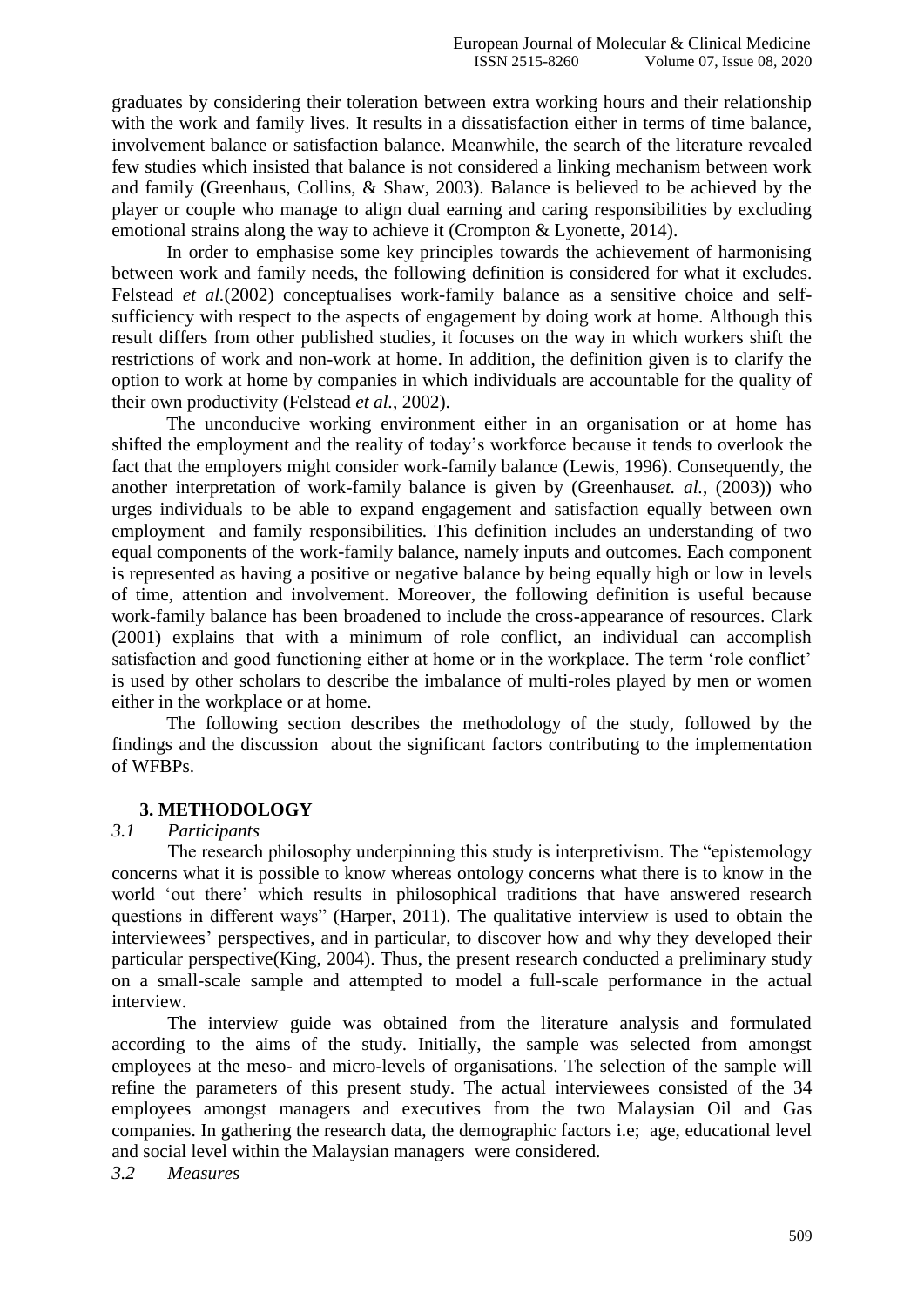It is very important to understand the research design before carrying out the research. The purpose of this chapter is to demonstrate the methodological framework through the underlying philosophy of the interpretivist paradigm. The interpretivist approach in social science is used to explain the meaning of human actions or behaviours and interaction through their actual experiences. The interpretivist approach (phenomenology) and the study design using semi-structured interviews were adopted to study the WFBPs amongst Malaysian employees in the workplace. In-depth information was gathered from the interview transcription, and the collected data were stored, coded and analysed using NVivo. *3.3 Data Analysis*

The information collected from the interviews was processed using a systematic analysis. This process involves transcription of the audio recorded into digital text which was further analysed using template thematic analysis. As explained by King, Cassell and Symon (2004, p256), template analysis is 'the process of identifying a principal or a priori themes from textual data'. In detail, to start the data analysis, a set of a priori themes were determined by referring to the interview schedule which has the study's objective drivers that provide structure to the process of data analysis. The results involve producing the initial template, coding, and interpreting process with main purpose of gathering the final descriptive codes. These processes are then grouped into themes that reflect the richness of the phenomenon captured. Each of the codes addressed was divided according to the research questions of the study. Thus, the codes are the result of interpretation of the semi-structured interview questions which are later directed to achieve the aim of the study.

## **4. RESULTS AND FINDINGS**

The results of the thematic analysis revealed the individual elements that impact the impression of the WFBPs among employees. The factors are clarified as job satisfaction, Islamic Work Ethic, Traditional and moderate cultural value, equal opportunities and increased self-esteem, and well-being improvement. The following sub topic detailed the findings.

## *4.1 Job Satisfaction*

The findings of the study showed that the first aspect mentioned by the individuals who undertake the WFBPs is the job satisfaction. Even though Company A is a governmentowned company, which is well-known to have good family-friendly working environment, the respondents of this study stated that there is still low awareness amongst the employees in undertaking the WFBPs in the workplace as shared by a 35-year-old female manager. The job nature of the O&G sector involves the offshore oil platform that separates the social entertainment of a person for more than two weeks. Yet, the respondents of the study shared their feelings on job satisfaction in terms of knowledge, skills and experience that are valued in the O&G future career. On top of that, the respondents also mentioned that the satisfaction allows some of them to appreciate the pleasant working environment created from the WFBPs on the ground or onshore, thus, giving them the advantage to experience a more work-life balance.

On the other hand, the respondents of the private O&G companies acknowledged that the implementation of the WFBPs has an impact on the career and work-life progress in the workplace. Based on the findings, the respondents stated that the concern is about their job progression in the O&G industry. The self-development experience at the early stage was to have working experience with the Company B, a privately-owned O&G company. One of the respondents pointed out that the WFBPs has been introduced in the company for almost ten years, and until today, the practices have proven to have some impacts, particularly on the individual working experience.

*4.2 Islamic Work Ethic*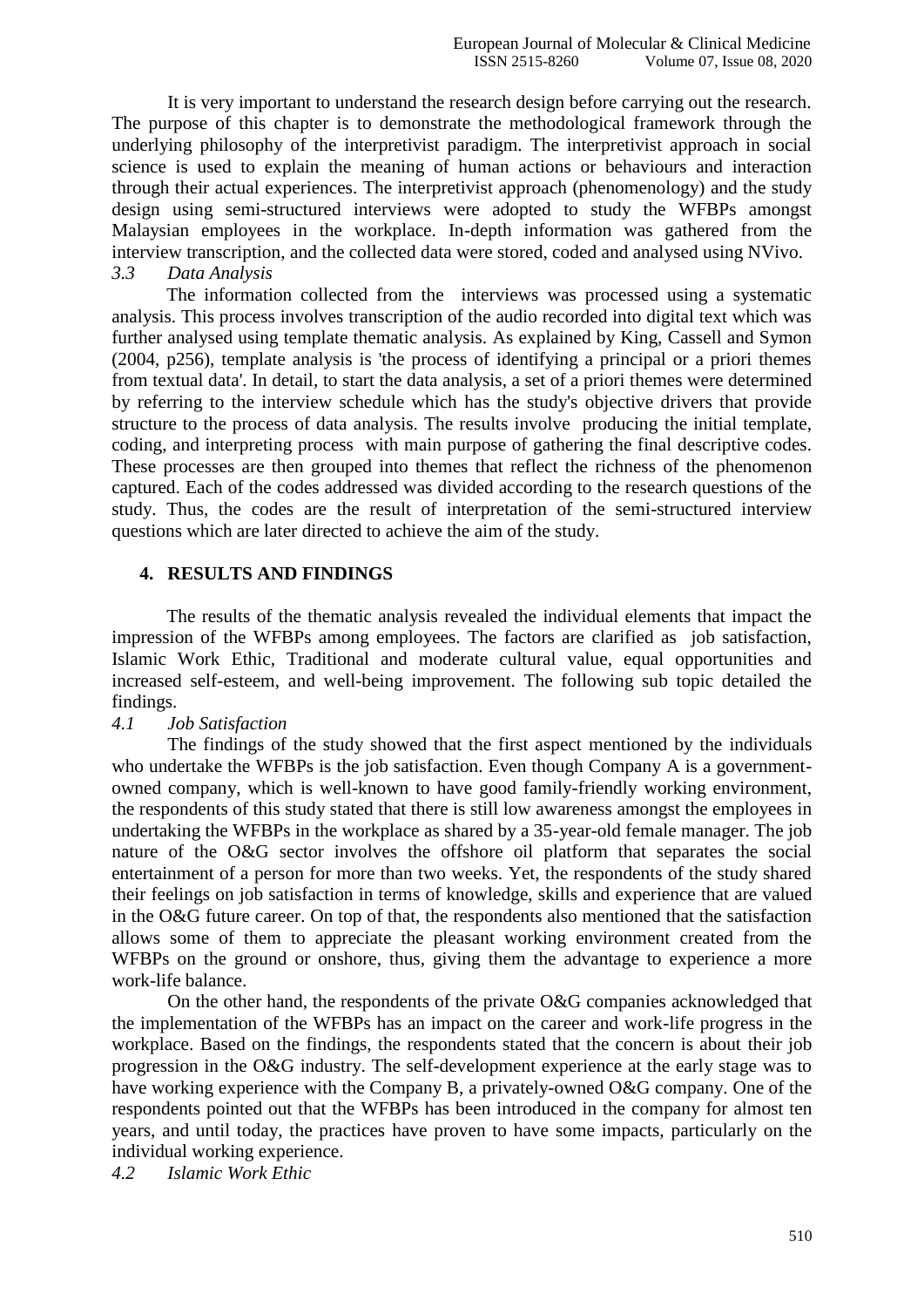The second factor found contributing to the implementation of WFBPs on the individual well-being is the influence of being a kind Muslim who promotes Islamic teaching value and translating other faith-belief values into own actions. The actions towards the avoidance of risk that could undermine the values of good faith, fidelity, diligence, and integrity are one of the company"s business ethics. On top of that, a huge number of Muslims working in Company A, indicated that the WFBPs' influence on the workforce actions towards work ethics is significant. As a Muslim, some of the respondents in the study repeatedly mentioned the importance of being nice and gentle with women at all time. This includes providing private space for personal needs such as to pump milk. To add, another faith believer further mentioned about the cultural and ethical beliefs in term of women's right being respectful across different genders.

Another Islamic work ethic being emphasized amongst Malaysian-Muslims is to obtain the permission to fulfil personal needs and religious responsibilities which do not comply with the standard HR policies of the company. The "taking permission" before action is an example shared by one of the respondents, which allowed her to take up to fifteen minutes' break from the given working hours for pumping breast-milk in the mother's room. One of the respondents, a female manager, explained that this action relies on the trust given by the company through the top manager in doing something other than the standard work within the working hours in the workplace. She continues by relating her action to the Islamic teaching that trust is not only given by the company but also by Allah the Almighty or God which prevents her from committing sin.

Furthermore, individuals view the roles of managers as being equally committed with the work and life, in complementing one to another in the workplace. The finding shows that such actions is a representation of the self-belief teach and value from the beginning of person"s life towards their career pathway and other life outside the workplace. The commitment is believed to integrate between personal achievement and organisation performance which results to job satisfaction and job performance. Namely, this the life complements of those with love and support from other people allows individual to balance their life domain. This has, in turn, led people to apply and implement the WFBPs in the workplace as a means of portraying the Islamic values to the community.

#### *4.3 Traditional and Moderate Cultural Value*

Cultural value is considered a crucial factor by the Malaysian-Malay respondents. The Malaysian-Malay culture is part of the well-known organisational cultural that impacts the working environment setting of Company A. According to the participants, cultural values encompass those elements which influence their daily actions, understanding of ethical behaviour within the workplace is related to the religious or faith-belief of an individual in the workplace.

The WFBPs enriches the individual performance both at work and at home which was found to be prominent in the public-sector workforce, especially amongst managers and executives in the O&G government-owned company. The respondents of this study stated that the employee benefits grant in the company which developed their working attitudes and work ethics. In addition, she also explained that the development of family-friendly cultural in the workplace does not only benefit the women in the company. Men were also profited. This experience includes the support and encouragement from the men colleagues.

Some of the respondents commented that the traditional way of achieving the worklife balance is by having family time after work such as having dinner together and also by creating the same bonding atmosphere with the colleagues in the workplace, for instance, during lunch break or during the company"s event. Moreover, some respondents explained that the Malay culture values togetherness amongst the members of the community rather than having "me time". The example given by the respondents about this tradition is having a friend to talk after working hour by visiting each other"s houses and getting updates of each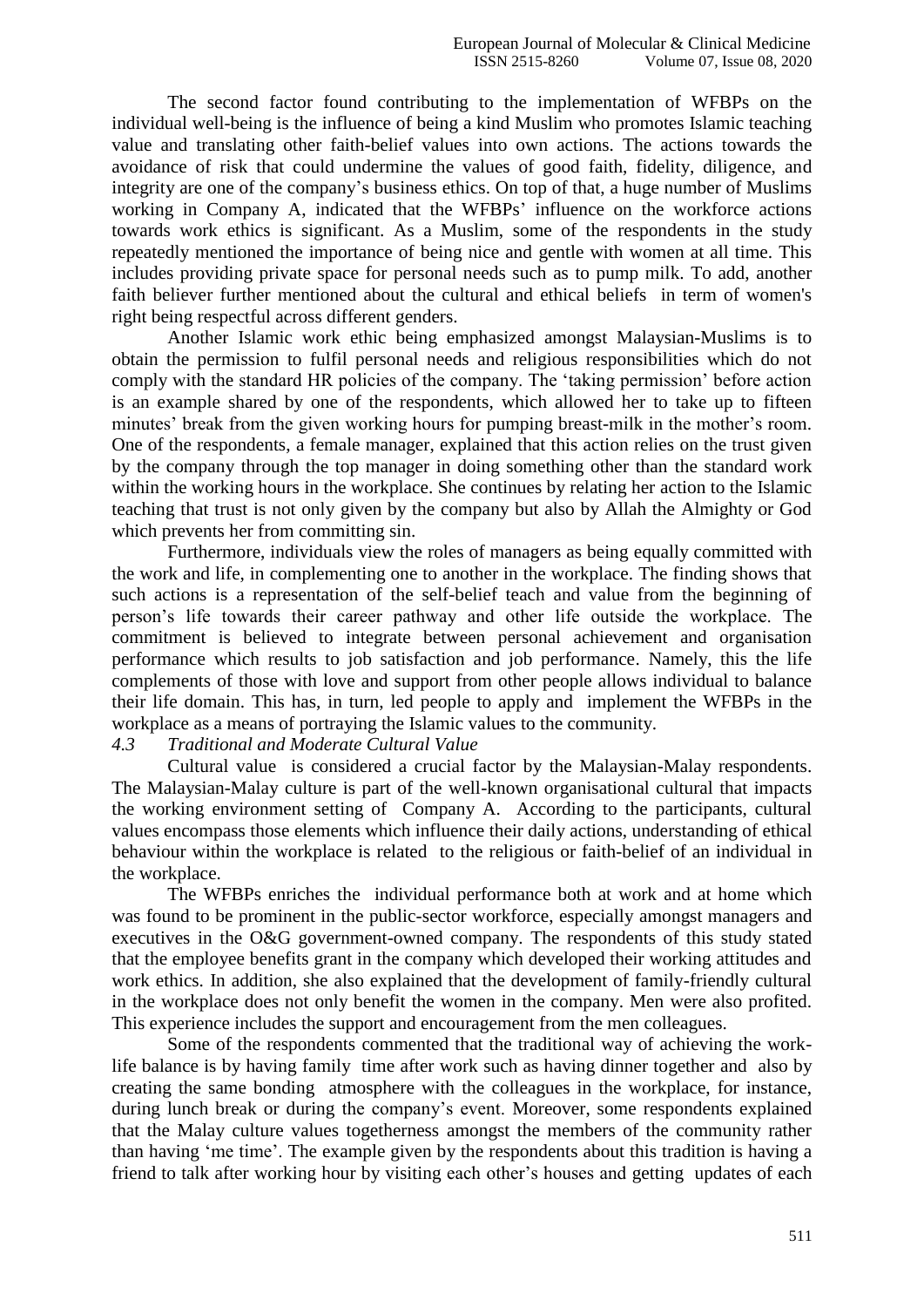other as a way of communication. The traditional way of communication mentioned by the respondent in this study involves the body language, eye-to-eye contact, and the voice intonation while conversing. These are the relationship values that have been implemented in the workplace. Thus, the collective culture of Malaysian type community involves the traditional and religious values concerning managers who influence the working ethic of the organisation.

Another example of cultural value is proposed by the Chinese and Indian culture such as respecting the elderly. This value is also applied in the workplace, where the novice workers would certainly have to respect the experienced workers in the company. Respect is an essential value in creating a pleasant working environment.

## *4.4 Equal Opportunities and Increased Self Esteem*

Another aspect which was brought up in the interview is self-esteem development and equal opportunities. The findings of this describe the respondent's self-satisfaction by referring to individual attention and personal needs from the implementation of WFBPs in the workplace. For instance, there are different expressions shared by respondents through their self-esteem satisfaction, which impacts on individual attitude and behaviour, in the workplace.

As Company B interviewee R31 stated, the demand on job performance is very high in a private sector company. She described how she struggled to manage her emotions as a young mother at the beginning of her career and stated that the existence of WFBPs helped her to better manage her time

The impact of the self-satisfaction which is described by one of the respondents of this study could lead to the individual behaviour or attitude while completing the tasks given by the company. Thus, indirectly, such self-esteem development and satisfaction do represent the driver to undertake WFBPs in the O&G workplace.

*4.5 Well-being Improvement*

The third implication analysed in this study highlights the respondents' concern of other important added values to the work and family life. The findings showed that the respondents emphasized important aspects on how it facilitates their well-being.

To conclude, the examples of the participants' transcriptions from the interview is summarised in Table 1. As being clarified in this paper, the implementation of WFBPs is proven to be affected by the individual"s attitude and behaviour in the workplace.

| <b>Main Themes</b>  | <b>Example of the participant transcripts</b>                                      |
|---------------------|------------------------------------------------------------------------------------|
| Job                 | "Yet, the practice helps me to understand the importance of getting to know        |
| satisfaction        | the benefits provided by the company related to the work-life balance. This is     |
|                     | by promoting the practice and after effect regarding the feeling of satisfaction   |
|                     | with the job given in the workplace" (R21, a manager from company A)               |
| <b>Islamic Work</b> | "In balancing between work and family life is gained by adding more                |
| <b>Ethic</b>        | responsibility to make more benefit in your life. The more you give to society,    |
|                     | the more you get back in terms of love and other support. This is the part         |
|                     | where I believe that as a Muslim, the Almighty teaches us through the              |
|                     | <i>religion about giving more and sharing with others</i> " $(R25, a$ manager from |
|                     | company $A$ )                                                                      |
| <b>Traditional</b>  | "As a father, I understand the situation from my wife's view and fatherhood        |
| and moderate        | experiences. Indirectly, it gives comfortable situation amongst men and            |
| cultural value      | privacy to the women to pump milk. In terms of support, the company through        |
|                     | bosses will allow you to go out and support such activities" (R1, a manager        |
|                     | from Company A)                                                                    |
| Equal               | "These practices such as the flexible working hour, mother's room, and ladies      |

**Table 1:**Examples of the participants' transcriptions from the interview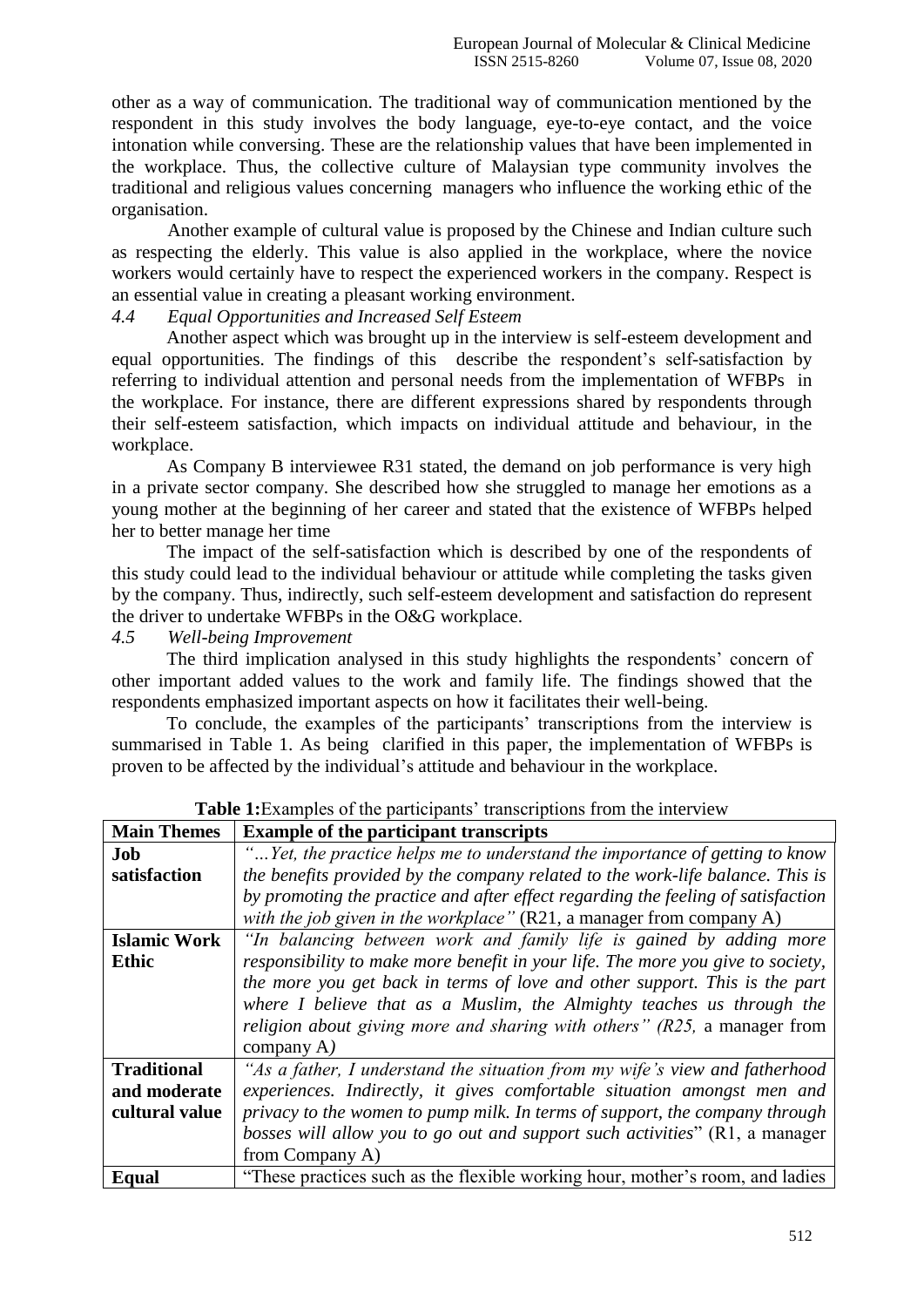| opportunities     | parking, help me in a different way of coping with my current position as a      |
|-------------------|----------------------------------------------------------------------------------|
| and increased     | manager compared to the previous year, yet, the practices will give some         |
| self-esteem       | impact to other people as well as they know how to use them" $(R13, a$           |
|                   | manager from Company $B$ )                                                       |
| <b>Well-being</b> | "Performance comes from fresh mind $\&$ body which is usually a result of        |
| improvement       | healthy lifestyle. Therefore, I support active life-styles such as from the non- |
|                   | work activities between staff and myself. By promoting a healthy event after     |
|                   | work, sometimes we set up an internal sports game between my department          |
|                   | colleagues and me" (R15, a manager from Company B)                               |

# **5. CONCLUSION**

The study provides significant factors at the individual level of an organisation to undertake WFBPs at the workplace. The analysis gathered from the interview data were generated from managers and executives in the Malaysian Oil and Gas companies. Based on the thematic analysis, the study revealed five main factors that are significant to the study"s findings, those of which include job satisfaction, Islamic work ethic, traditional and moderate cultural value, equal opportunities and increased self-esteem, and well-being improvement.

# **6. REFERENCES**

- [1] Abendroth, A.-K., & Den Dulk, L. (2011). Support for the work-life balance in Europe: the impact of state, workplace and family support on work-life balance satisfaction. Work, Employment and Society, 25(2), 234–256.
- [2] Beham, B., Prag, P., Drobnic, S., Präg, P., & Drobnič, S. (2012). Who"s got the balance? A study of satisfaction with the work–family balance among part-time service sector employees in five western European countries. The International Journal of Human Resource Management, 23(18), 3725–3741.
- [3] Berman, E., Sabharwal, M., Wang, C.-Y, West, J., Jing, Y., Jan, C.-Y., Gomes, R. (2013). The Impact of Societal Culture on the Use of Performance Strategies in East Asia: Evidence from a comparative survey. Public Management Review, 15(March 2015), 1065–1089.
- [4] Budd, J. W., & Mumford, K. A. (2006). Family-friendly work practices in Britain: Availability and perceived accessibility. Human Resource Management, 45(1), 23–42.
- [5] Clark, S. C. (2001). Work Cultures and Work/Family Balance. Journal of Vocational Behavior, 58(3), 348–365.
- [6] Crompton, R., & Lyonette, C. (2014). Work-Life " Balance " in Europe. Acta Sociologica, 49(4), 379–393.
- [7] Den Dulk, L., & Groeneveld, S. (2012). Work-Life Balance Support in the Public Sector in Europe. Review of Public Personnel Administration, 33(4), 384–405.
- [8] Dulk, Laura Den, Peper, B., Sadar, N. Č., Lewis, S., Smithson, J., & Van Doorne-Huiskes, A. (2011). Work, family, and managerial attitudes and practices in the European workplace: comparing Dutch, British, and Slovenian financial sector managers. Social Politics, 18(2), 300–329.
- [9] Eby, L. T., Casper, W. J., Lockwood, A., Bordeaux, C., & Brinley, A. (2005). Work and family research in IO/OB: Content analysis and review of the literature (1980– 2002). Journal of Vocational Behavior, 66(1), 124–197.
- [10] Fagnani, J. (2004). Work and Family Life Balance: The Impact of the 35-Hour laws in France. Work, Employment and Society, 18(3), 551–572.
- [11] Felstead, A., Jewson, N., Phizacklea, A., & Walters, S. (2002). Opportunities to work at